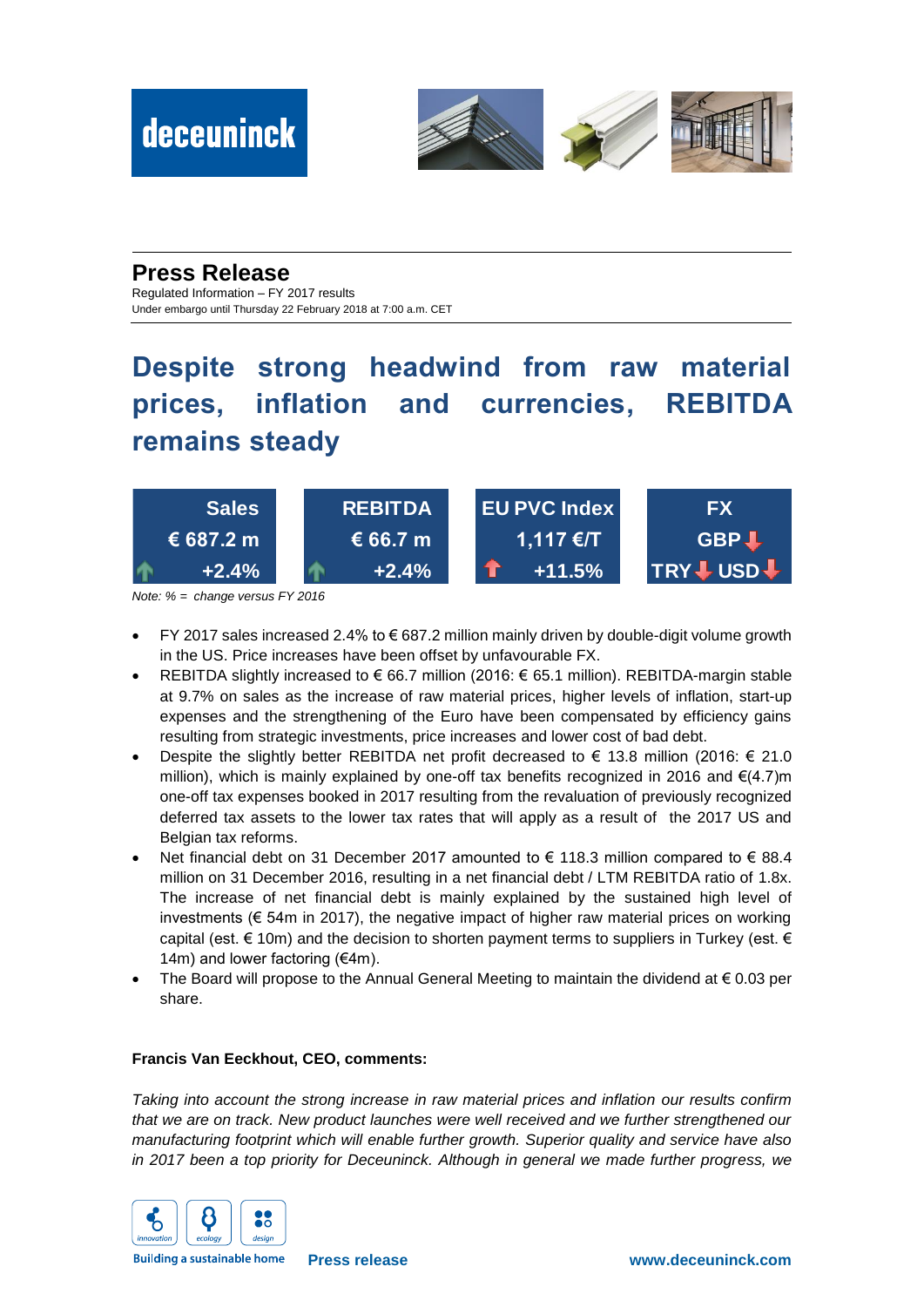*regret that the implementation of a new ERP-system in Western-Europe, which will allow us to improve service over time, affected service to our Customers. Addressing this remains top priority.*

## Summary of consolidated Income Statement

| (in $\epsilon$ million) | 2016   | 2017   | Var (%)   |
|-------------------------|--------|--------|-----------|
| Sales                   | 670.9  | 687.2  | 2.4%      |
| Gross profit            | 204.7  | 196.7  | $(3.9\%)$ |
| Gross-margin (%)        | 30.5%  | 28.6%  |           |
| <b>EBITDA</b>           | 67.0   | 67.2   | 0.4%      |
| <b>REBITDA</b>          | 65.1   | 66.7   | 2.4%      |
| REBITDA-margin (%)      | 9.7%   | 9.7%   |           |
| <b>EBIT</b>             | 36.1   | 36.7   | 1.5%      |
| <b>Financial result</b> | (13.9) | (14.7) |           |
| <b>EBT</b>              | 22.2   | 22.0   |           |
| Income taxes            | (1.3)  | (8.2)  |           |
| Net profit              | 21.0   | 13.8   |           |

## Sales breakdown

| % of sales                              |      | <b>Total</b> | <b>Western</b><br><b>Europe</b> | <b>Central &amp;</b><br><b>Eastern</b><br><b>Europe</b> | <b>Turkey &amp;</b><br><b>Emerging</b><br><b>Markets</b> | <b>North</b><br><b>America</b> |
|-----------------------------------------|------|--------------|---------------------------------|---------------------------------------------------------|----------------------------------------------------------|--------------------------------|
| <b>Sales</b><br>(in $\epsilon$ million) | 2016 | 670.9        | 176.5                           | 161.8                                                   | 214.0                                                    | 118.6                          |
| Volume                                  |      | 1.1%         | $(4.3\%)$                       | 0.5%                                                    | 1.9%                                                     | 10.4%                          |
| Exchange<br>rate                        |      | (6.9%)       | $(1.0\%)$                       | 2.7%                                                    | (21.8%)                                                  | $(2.2\%)$                      |
| Other (price & mix)                     |      | 8.3%         | 2.3%                            | 0.5%                                                    | 22.2%                                                    | 0.7%                           |
| Total                                   |      | 2.4%         | $(3.1\%)$                       | 3.7%                                                    | 2.4%                                                     | 8.9%                           |
| <b>Sales</b><br>(in $\epsilon$ million) | 2017 | 687.2        | 171.1                           | 167.8                                                   | 219.1                                                    | 129.1                          |

In 2017 Deceuninck realized € 687.2 million sales, compared to € 670.9 million in 2016.

Sales in **Western Europe** decreased 3.1% to € 171.1 million (2016: € 176.5 million). This is primarily explained by the absence of one-off project sales ( $\epsilon$  5.0 million in 2016 of which  $\epsilon$  3.1m related to a TGV sound wall project) and lower volumes in the Benelux and France, which is partially compensated by growth in Italy and Spain and revenues from the new aluminium and ventilation business. Price increases necessary to compensate for the higher raw material costs,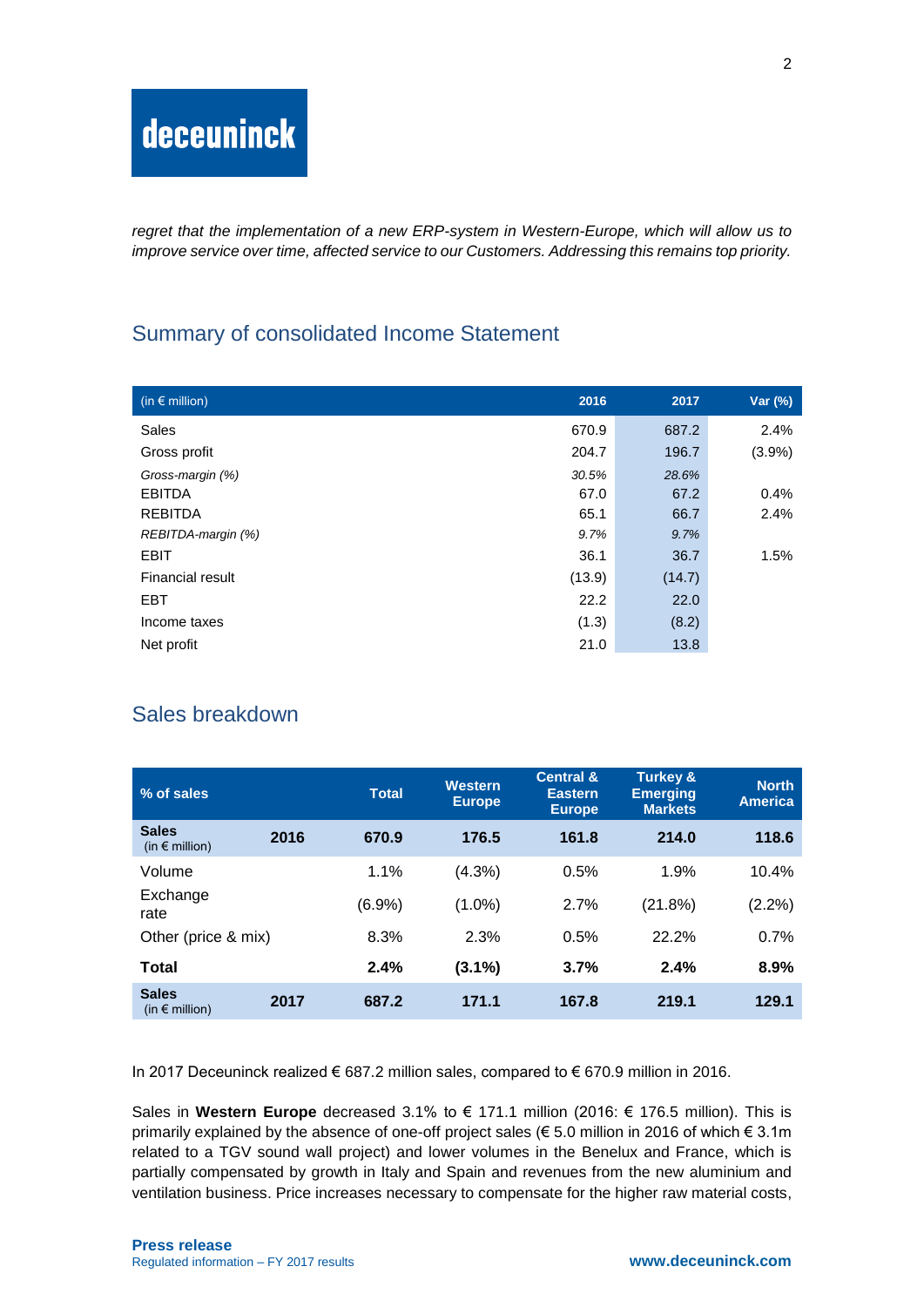increasing inflation and the weakening of the GBP have been implemented in all Western European countries.

In **Central and Eastern Europe** sales increased 3.7% to € 167.8 million (2016: € 161.8 million). Higher volumes in Czech Republic, Poland and the Balkan have partially been offset by lower volumes in Russia following a further decline of this market. The positive FX impact is explained by the stronger RUB (+11% vs 2016).

Sales in **Turkey & Emerging Markets** increased 2.4% to € 219.1 million (2016: € 214.0 million) despite challenging market conditions in Turkey. Price increases to compensate for the higher raw material prices and inflation have been offset by the weakening of the TRY (-23% vs 2016). Australia, Brazil and India continued to grow, while sales in Chile have declined following an unfavourable tax reform.

In **North America** sales increased 8.9% to € 129.1 million (2016: € 118.6 million). Volumes increased by 10.4% (+13.5% if corrected for the sale of the decking business in 2016) thanks to strong business development, our customers taking market share and market growth. Sales are positively impacted by price increases driven by the automatic indexing of higher PVC resin prices and by a more favourable product mix. The 2.2% negative FX effect is explained by the weakening of the USD in the second half of 2017.

#### Operating and financial results

The **Gross Margin** decreased from 30.5% in 2016 to 28.6% in 2017, as higher raw material prices, negative FX and inflation have not yet been entirely compensated by higher sales prices and efficiency gains resulting from strategic investments. In addition operational inefficiencies incurred in the US (due to difficulties to recruit qualified people in a tight labour market) and in Western Europe (following the launch of a new ERP-system) put further pressure on margins.

**REBITDA** increased to €66.7 million (2016: €65.1 million) while the REBITDA-margin remained stable at 9.7%. This is explained by the fact that the decrease in Gross Margin has been compensated by higher volumes and lower fixed costs. The decrease in fixed costs is mainly explained by the depreciation of the Turkish Lira and lower bad debt expenses incurred in 2017. **EBITDA** remained stable at € 67.2 million (2016: € 67.0 million).

**Operating result (EBIT)** amounted to € 36.7 million (2016: € 36.1 million). Depreciation and amortization expenses decreased slightly from € 30.9 million in 2016 to € 30.5 million in 2017 as the one-off costs incurred in 2016 have been entirely offset by the negative impact from higher investments.

The **Financial result** amounted to € (14.7) million (2016: € -13.9 million). The increase versus 2016 is mainly explained by FX losses resulting from the weakening of the TRY and higher interest rates in Turkey. A one-off positive impact related to the liquidation of the inactive Enwin subsidiary has been largely offset by one-off costs related to the merger of Pimas and Ege.

**Income tax expenses** increased to € (8.2) million (2016: €-1.3 million) which is mainly explained by one-off tax benefits in 2016 and €(4.7)m one-off tax expenses booked in 2017 resulting from the revaluation of previously recognized deferred tax assets to the lower tax rates that will apply starting 2018 as a result of the 2017 US and Belgian tax reforms.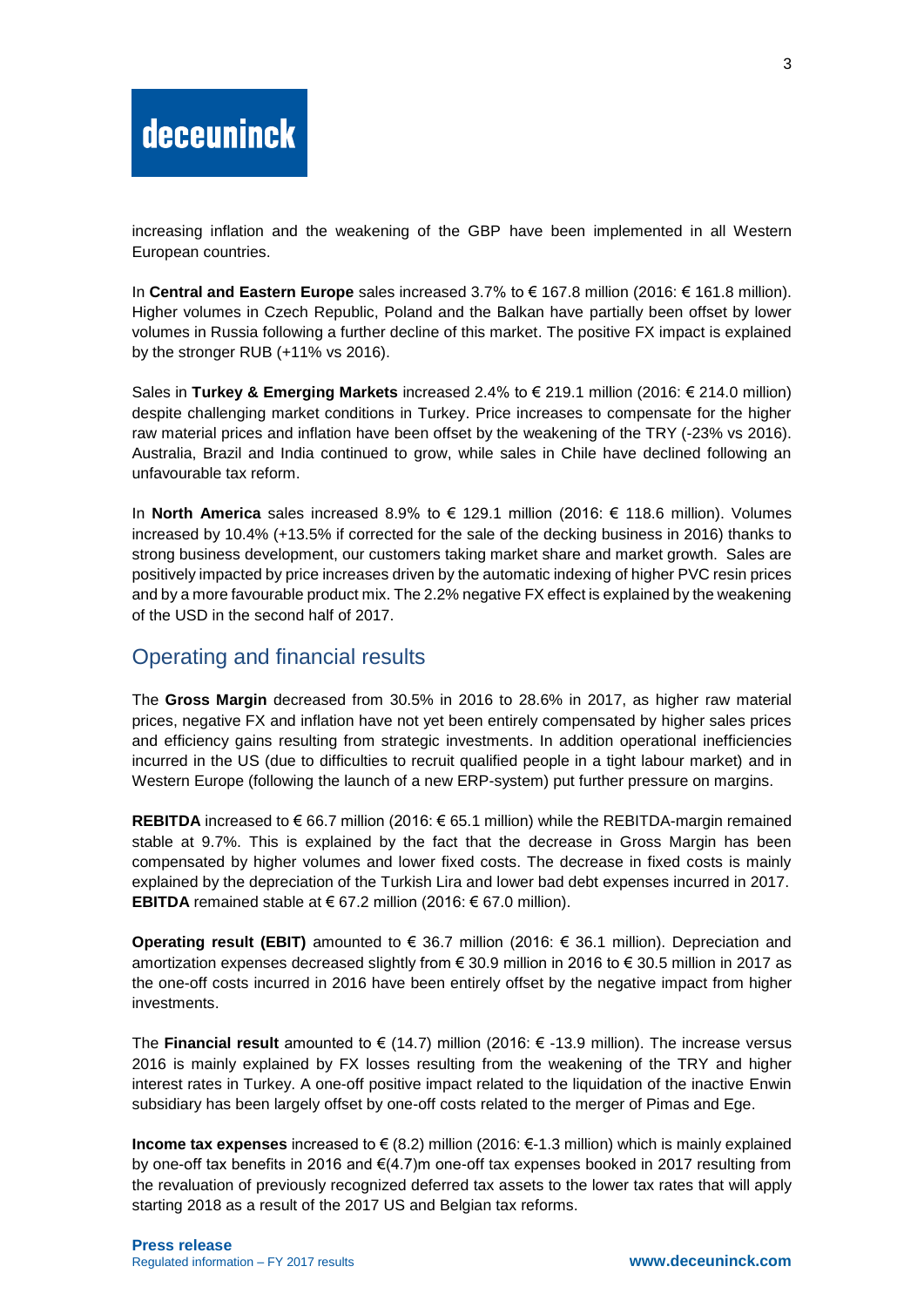As a consequence, **net profit** in 2017 decreased to € 13.8 million (€21.0m in 2016).

In December 2017 the merger between the Turkish subsidiaries Ege Profil and Pimas has been finalized. At this occasion Pimas shares have been converted into Ege Profil shares at a conversion ratio of 0.49. After the merger, Deceuninck NV holds 95.88% of the merged entity.

## Summary of consolidated Balance Sheet

| (in $\epsilon$ million) | 2016  | 2017  | Var (%)   |
|-------------------------|-------|-------|-----------|
| Total assets            | 601.1 | 558.6 | $(7.1\%)$ |
| Equity                  | 275.0 | 257.6 | $(6.3\%)$ |
| Net debt                | 88.4  | 118.3 | 33.8%     |
| Capital expenditure     | 79.4  | 54.2  | (31.8%)   |
| Working capital         | 111.1 | 135.9 | 22.3%     |

**Working capital** on 31 December 2017 increased to 19.8% of LTM sales compared to 16.6% on 31 December 2016, which is mainly explained by higher raw material prices (est. €10m) and the decision to shorten payment terms to suppliers in Turkey (est. €14m). Factoring at the end of December 2017 amounted to  $\in$  24.3 million (vs  $\in$  27.9 million end of December 2016).

**Capital expenditures** in 2017 amounted to € 54.2 million compared to € 79.4 million in 2016.

**Net financial debt** on 31 December 2017 amounted to € 118.3 million compared to € 88.4 million on 31 December 2016, resulting in a net financial debt / LTM REBITDA ratio of 1.8x.

### **Outlook**

Growth is expected to continue in 2018 on the back of innovative product launches and superior quality and service. Efforts to adjust sales prices to the further increasing raw materials prices and inflation will be maintained while investments in efficiency and growth will continue.

### Statement of the auditor

Our statutory auditor, Ernst & Young Bedrijfsrevisoren BCVBA represented by Marnix Van Dooren, has confirmed that the audit procedures on the consolidated financial statements, which have been substantially completed, have not revealed any material adjustments which would have to be made to the accounting data included in the present press release.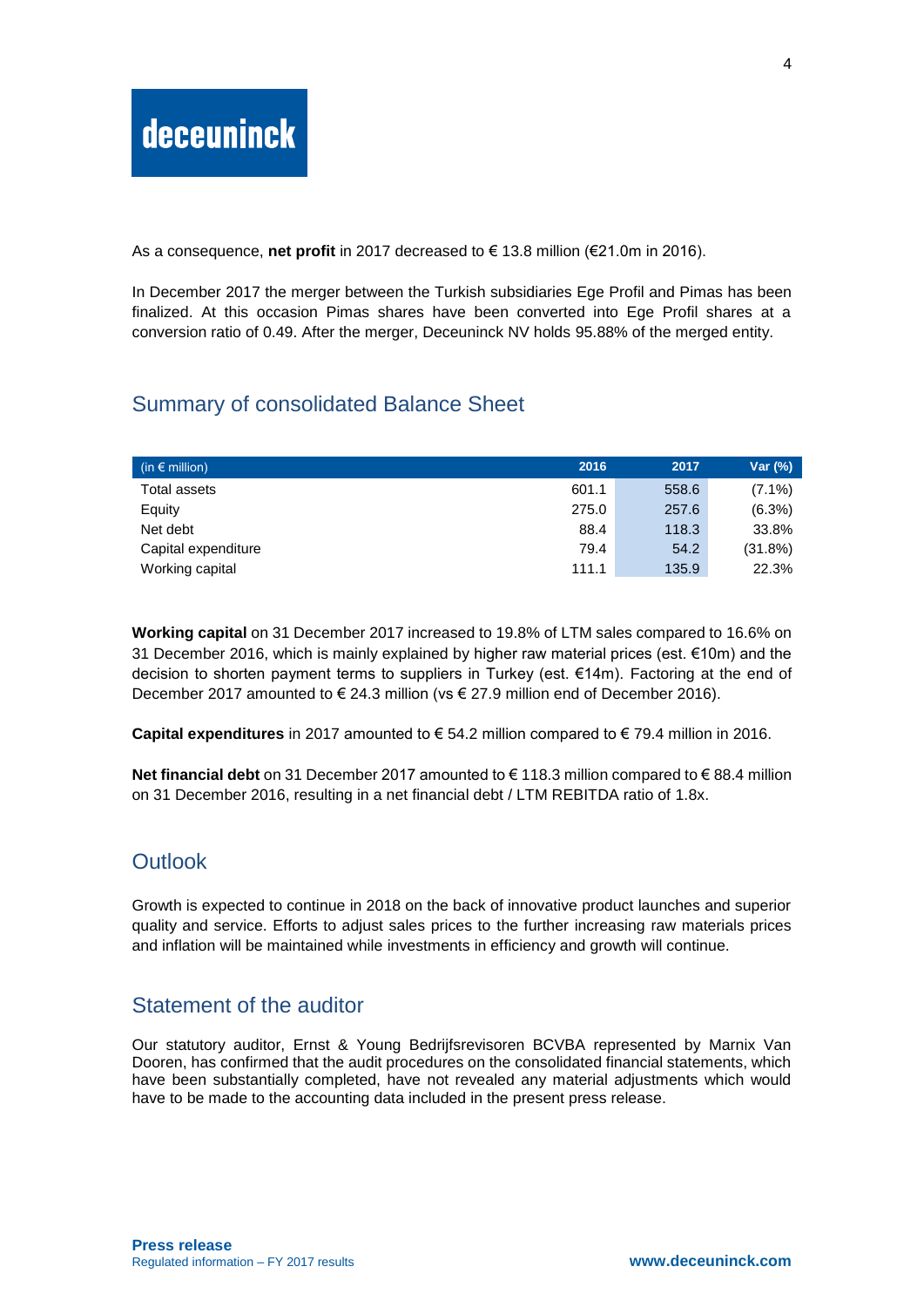#### Annex 1: Consolidated Income Statement

| For the 12 month period ended per 31 December<br>(in $\epsilon$ million) | 2016    | 2017    |
|--------------------------------------------------------------------------|---------|---------|
| <b>Sales</b>                                                             | 670.9   | 687.2   |
| Cost of goods sold                                                       | (466.2) | (490.5) |
| <b>Gross profit</b>                                                      | 204.7   | 196.7   |
| Marketing, sales and distribution expenses                               | (113.1) | (107.4) |
| Research and development expenses                                        | (8.0)   | (8.3)   |
| Administrative and general expenses                                      | (45.9)  | (44.8)  |
| Other net operating result                                               | (1.6)   | 0.4     |
| <b>Operating profit (EBIT)</b>                                           | 36.1    | 36.7    |
| Financial charges                                                        | (25.6)  | (21.7)  |
| Financial income                                                         | 11.7    | 7.0     |
| <b>Profit before taxes (EBT)</b>                                         | 22.2    | 22.0    |
| Income taxes                                                             | (1.3)   | (8.2)   |
| <b>Net profit</b>                                                        | 21.0    | 13.8    |

| The net profit is attributable to:<br>$(in \in$ thousand) |        |        |
|-----------------------------------------------------------|--------|--------|
| Shareholders of the parent company                        | 20.795 | 12.453 |
| Non-controlling interests                                 | 159    | 1.362  |

| Earnings per share distributable to the shareholders of the parent<br>company (in $\xi$ ): |      |      |
|--------------------------------------------------------------------------------------------|------|------|
| Normal earnings per share                                                                  | 0.15 | 0.09 |
| Diluted earnings per share                                                                 | 0.15 | 0.09 |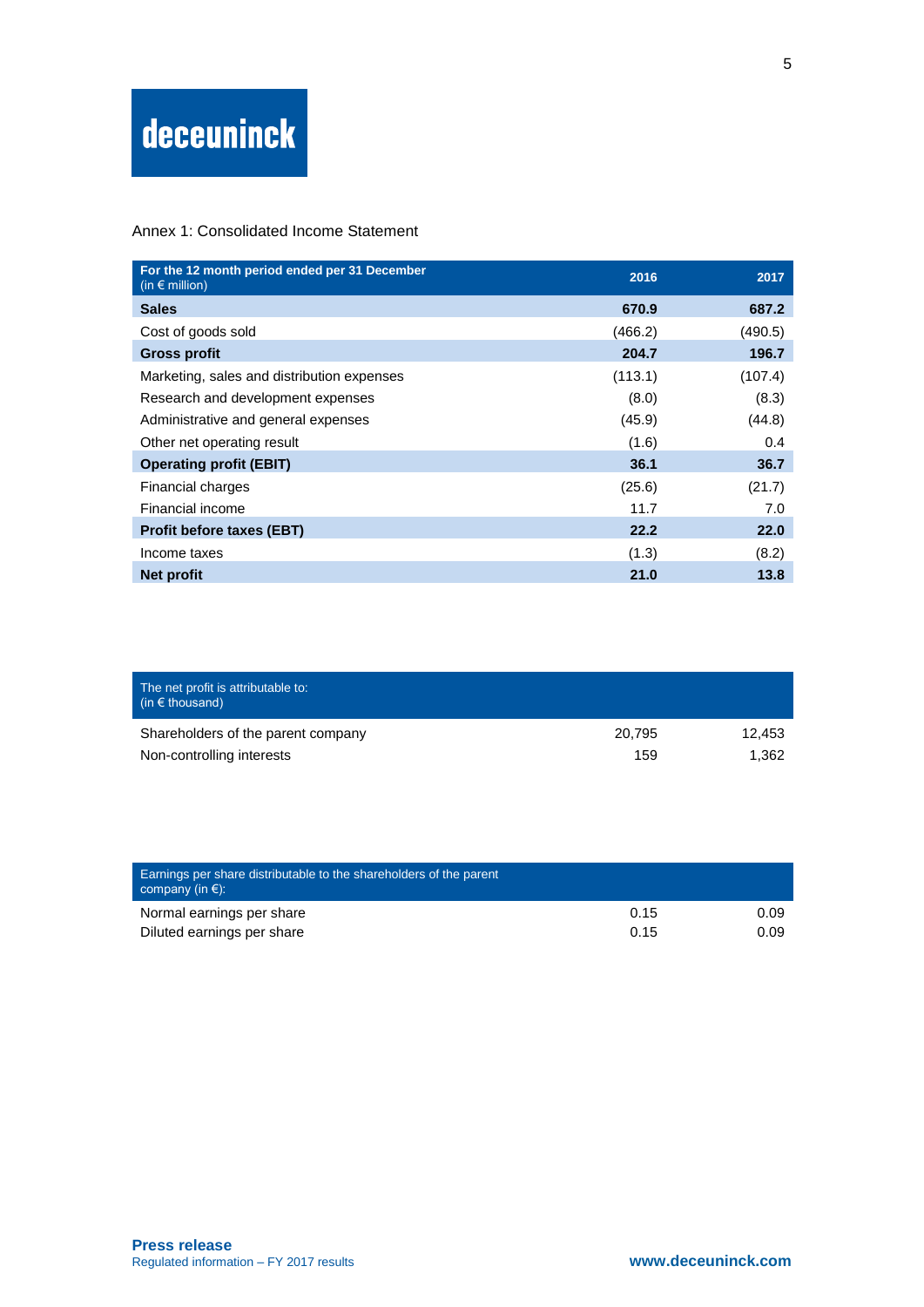Annex 2: Consolidated statement of financial position

| At 31 December<br>(in $\epsilon$ million)        | 2016   | 2017   |
|--------------------------------------------------|--------|--------|
| <b>Assets</b>                                    |        |        |
| Intangible fixed assets                          | 4.4    | 6.1    |
| Goodwill                                         | 10.7   | 10.7   |
| Tangible fixed assets                            | 254.0  | 252.9  |
| <b>Financial fixed assets</b>                    | 0.1    | 0.1    |
| Deferred tax assets                              | 19.4   | 10.7   |
| Long-term receivables                            | 2.9    | 1.8    |
| <b>Non-current assets</b>                        | 291.5  | 282.3  |
| Inventories                                      | 99.0   | 114.3  |
| Trade receivables                                | 113.8  | 109.0  |
| Other receivables                                | 20.6   | 9.4    |
| Cash and cash equivalents                        | 72.4   | 42.0   |
| Fixed assets held for sale                       | 3.8    | 1.5    |
| <b>Current assets</b>                            | 309.6  | 276.3  |
| <b>Total assets</b>                              | 601.1  | 558.6  |
|                                                  |        |        |
| <b>Equity and liabilities</b>                    |        |        |
| Issued capital                                   | 53.4   | 53.8   |
| Share premiums                                   | 87.1   | 87.9   |
| Consolidated reserves                            | 199.0  | 207.7  |
| Cash flow hedge reserve                          | (0.1)  | 0.0    |
| Actuarial gains / losses                         | (6.2)  | (6.3)  |
| Treasury shares                                  | (0.3)  | (0.1)  |
| Currency translation adjustments                 | (61.2) | (88.0) |
| <b>Equity excluding non-controlling interest</b> | 271.6  | 255.0  |
| Non-controlling interest                         | 3.4    | 2.6    |
| <b>Equity including non-controlling interest</b> | 275.0  | 257.6  |
| Interest-bearing loans                           | 129.2  | 129.6  |
| Long-term provisions                             | 28.4   | 27.8   |
| Deferred tax liabilities                         | 2.3    | 1.7    |
| <b>Non-current liabilities</b>                   | 159.9  | 159.1  |
| Interest-bearing loans                           | 31.6   | 30.7   |
| Trade payables                                   | 101.6  | 87.5   |
| <b>Tax liabilities</b>                           | 9.7    | 5.0    |
| Employee related liabilities                     | 15.5   | 13.1   |
| Short-term provisions                            | 1.3    | 1.6    |
| Other liabilities                                | 6.4    | 3.9    |
| <b>Current liabilities</b>                       | 166.1  | 141.9  |
| <b>Total equity and liabilities</b>              | 601.1  | 558.6  |
| <b>Total net debt</b>                            | 88.4   | 118.3  |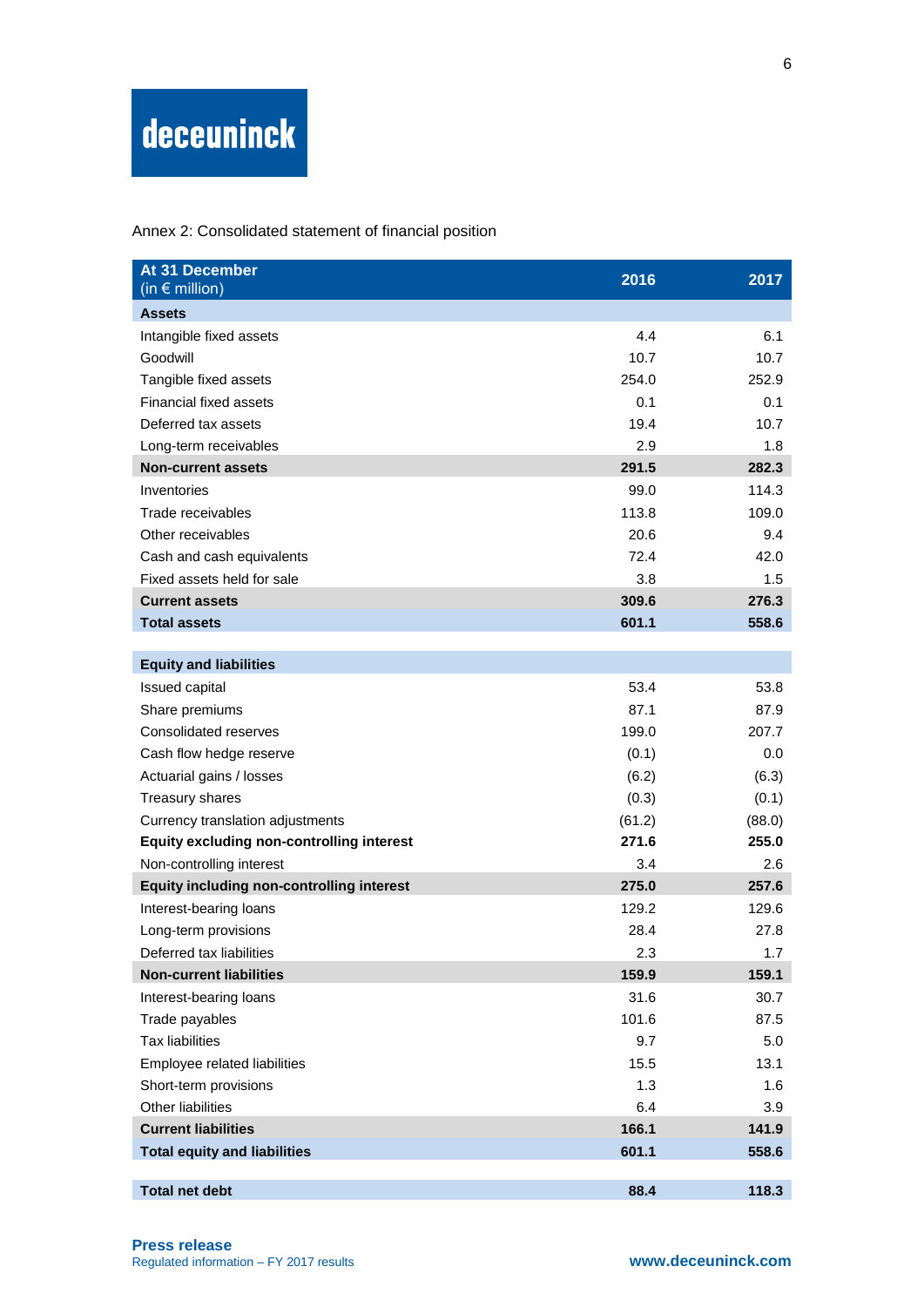#### Annex 3: Consolidated statement of Cash Flows

| For the 12 month period ended per 31 December<br>(in $\epsilon$ million)                  | 2016   | 2017   |
|-------------------------------------------------------------------------------------------|--------|--------|
| <b>Operating activities</b>                                                               |        |        |
| Net profit                                                                                | 21.0   | 13.8   |
| Depreciations of (in)tangible fixed assets                                                | 26.5   | 29.3   |
| Impairments on (in)tangible fixed assets                                                  | 4.4    | 1.2    |
| Provisions for pensions and other risks & charges                                         | (0.8)  | 0.5    |
| Impairments on current assets                                                             | 5.1    | (1.0)  |
| Net financial charges                                                                     | 13.9   | 14.7   |
| Profit on sale of tangible fixed assets                                                   | (2.1)  | (0.7)  |
| Loss on sale of tangible fixed assets                                                     | 1.1    | 0.7    |
| Income taxes                                                                              | 1.3    | 8.2    |
| Share-based payment transactions settled in equity                                        | 0.6    | 0.5    |
| Cash flow from operating activities before movements in<br>working capital and provisions | 70.9   | 67.2   |
|                                                                                           |        |        |
| Decrease / (increase) in trade and other receivables                                      | (7.5)  | (8.4)  |
| Decrease / (increase) in inventories                                                      | (7.5)  | (21.9) |
| Increase / (decrease) in trade payables                                                   | 36.3   | (2.1)  |
| Increase / (decrease) other                                                               | (5.5)  | (3.3)  |
| Cash flow generated from operating activities                                             | 86.7   | 31.6   |
| Interest received                                                                         | 1.3    | 1.5    |
| Income taxes paid $(-)$ / received $(+)$                                                  | (1.1)  | (1.5)  |
| <b>Cash flow from operating activities</b>                                                | 86.9   | 31.5   |
|                                                                                           |        |        |
| <b>Investing activities</b>                                                               |        |        |
| Cash receipts on sale of tangible fixed assets                                            | 6.6    | 4.6    |
| Purchases of tangible fixed assets                                                        | (78.8) | (52.9) |
| Purchases of intangible fixed assets                                                      | (0.6)  | (1.2)  |
| Cash flow from investing activities                                                       | (72.7) | (49.6) |
|                                                                                           |        |        |
| <b>Financing activities</b>                                                               |        |        |
| Capital increase                                                                          | 0.4    | (0.6)  |
| New / (repayments of) long-term debts                                                     | (8.6)  | 9.2    |
| New / (repayments of) short-term debts                                                    | 12.0   | 1.0    |
| Interests paid                                                                            | (8.9)  | (9.9)  |
| Dividends paid<br>Other financial items                                                   | (3.4)  | (4.1)  |
|                                                                                           | (0.5)  | (2.0)  |
| <b>Cash flow from financing activities</b>                                                | (8.9)  | (6.5)  |
| Net increase / (decrease) in cash and cash equivalents                                    | 5.2    | (24.5) |
| Cash and cash equivalents as per beginning of period                                      | 70.7   | 72.4   |
| Impact of exchange rate fluctuations                                                      | (3.4)  | (6.0)  |
| Cash and cash equivalents as per end of period                                            | 72.4   | 42.0   |